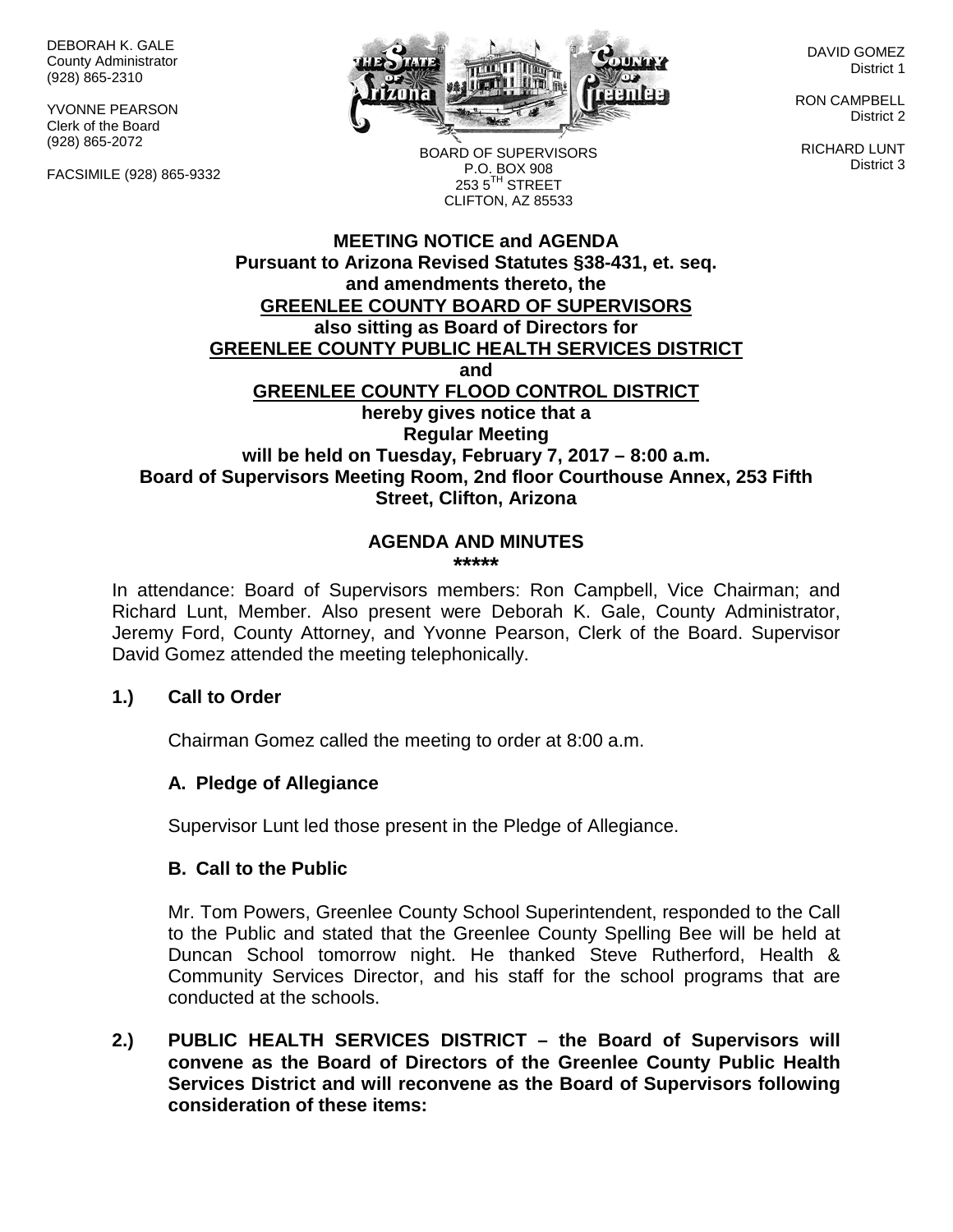# **A. Venice Mendez, Greenlee County Health Educator**

1. Greenlee County Smart Girls Program

Ms. Mendez explained that the Smart Girls Program provides tools and skills to empower young women to build positive smart relationships and make smart decisions throughout their lives. The Greenlee County Health Department participated in a statewide challenge from the Governor to submit youth based programs and Greenlee County won the challenge. The 25 members of the Smart Girls Program have been invited to an ice cream social with the Governor at the Capitol in March.

## **2. Acknowledgement of Greenlee County Smart Girls Program – Winners of the Governor's Office of Youth, Faith and Family Service Competition**

The Board thanked Ms. Mendez on the success of the program and extended congratulations to the member participants.

## **B. Consent Agenda**

- **1. Clerk of the Board: Consideration of approval of Public Health Services District expense warrants in excess of \$1,000.00**
- **2. Health & County Services Director: Consideration of approval of Employee Transaction Form: C. Martinez, Tobacco Coordinator**

Upon motion by Supervisor Lunt, seconded by Supervisor Campbell, and carried unanimously, the Board approved the Public Health Services District Consent Agenda as presented.

## 3.) Carol Telles, Clifton Ranger, Apache-Sitgreaves National Forest

A. Clifton Ranger District Update

Ms. Telles updated the Board on the following:

- The Forest Service will continue with controlled burns beginning the first week of April.
- Grazing fees have decreased.
- The Forest Service is experiencing a hiring freeze except for fire and law enforcement personnel.
- The Travel Management Plan continues to move forward with meetings to happen at the end of the month. Public meetings will be scheduled in the near future. The only update to the Plan will be current roads that were affected by the Wallow Fire.
- The Four Forest Restoration Initiative (4FRI) project has new timber staff member, Randy Fuller, who is working at the Springville office and more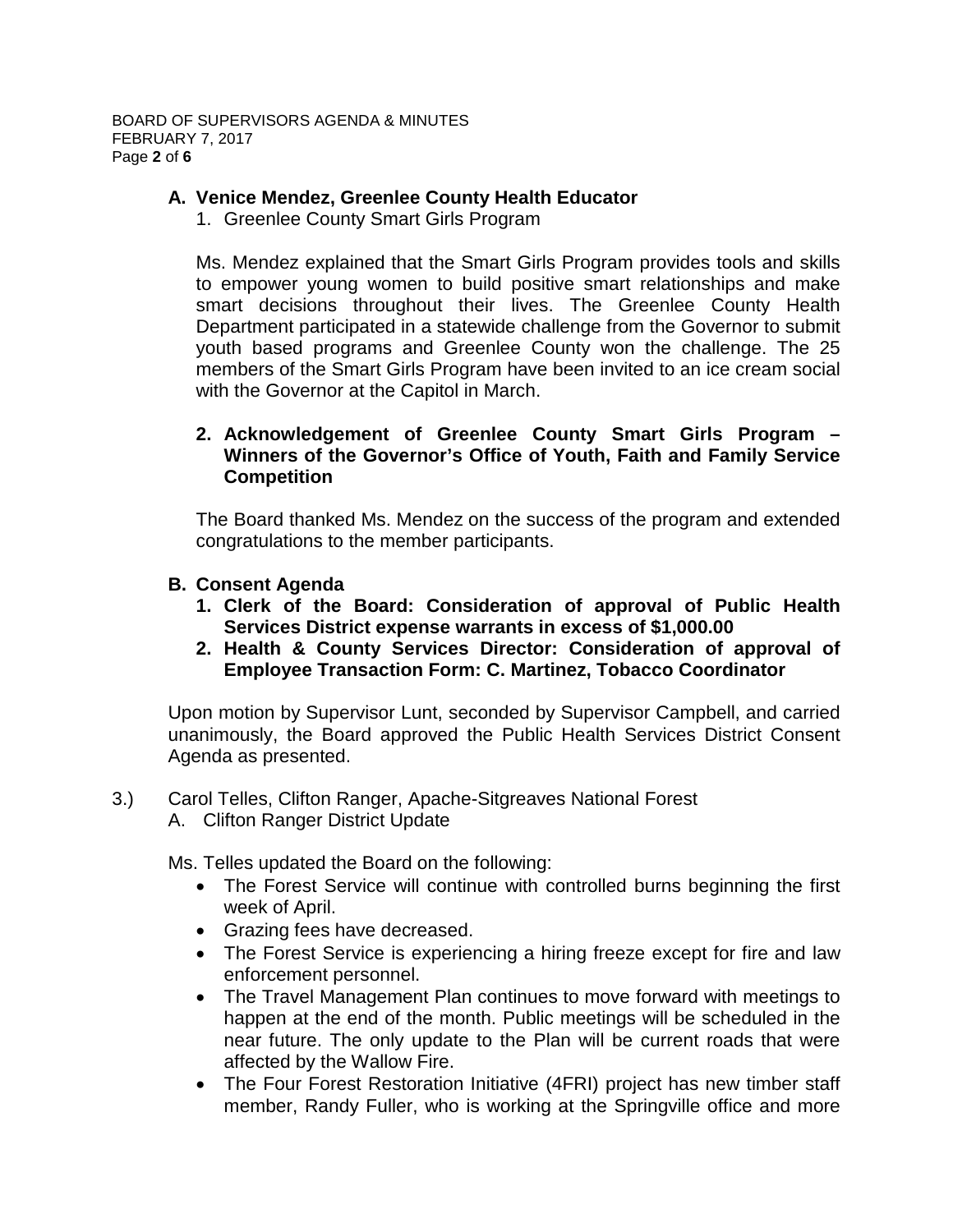information will be forthcoming. Supervisor Campbell stated that Supervisor Lunt is one of the original persons championing 4FRI and that he is glad that he is back to take rein on this initiative again.

### **4.) Public Hearing – Planning and Zoning request of Brian Montoya, agent, to change the zoning map in Verde Lee, Assessor Parcel 300-13-069 from RU36 to TR36 at 732 Elk Run Road**

Upon motion by Supervisor Lunt, seconded by Supervisor Campbell, and carried unanimously, the Board convened into Public Hearing regarding the zoning request of Brian Montoya. Cecelia Edwards, Planning Tech, explained that the request is on behalf of Roger and Yolanda Pacheco to allow placement of a mobile home on the property. The Planning and Zoning Commission send a positive recommendation to the Board. There were no comments received for or against the request.

### **5.) Consideration of approval of Planning and Zoning request of Brian Montoya, agent, to change the zoning map in Verde Lee, Assessor Parcel 300-13-069 from RU36 to TR36 at 732 Elk Run Road**

Upon motion by Supervisor Lunt, seconded by Supervisor Campbell, and carried unanimously, the Board accepted the recommendation of the Planning and Zoning Commission and approved the zoning request as presented.

### **6.) Kay Gale, County Administrator A. Consideration of adoption of Resolution 17-02-01 opposing Senate Bill 1182**

Upon motion by Supervisor Lunt, seconded by Supervisor Campbell, and carried unanimously, the Board adopted Resolution 17-02-01 opposing Senate Bill 1182 as presented.

# **RESOLUTION 17-02-01**

### **A RESOLUTION OF THE GREENLEE COUNTY BOARD OF SUPERVISORS OPPOSING SB1182 REGARDING THE ESTABLISHMENT OF A NEW PROTECTED CLASS OF FELIDS INCLUDING MOUNTAIN LION, OCELOTS, BOBCATES, CANADA LYNX, AND JAGUARS.**

**WHEREAS**, SB1182 has been introduced in the Arizona State Legislature that would establish a new class of protected felids including mountain lions, jaguars, bobcats, Canada lynx and ocelots. The legislation establishes strict guidelines for any "taking" of this protected class; and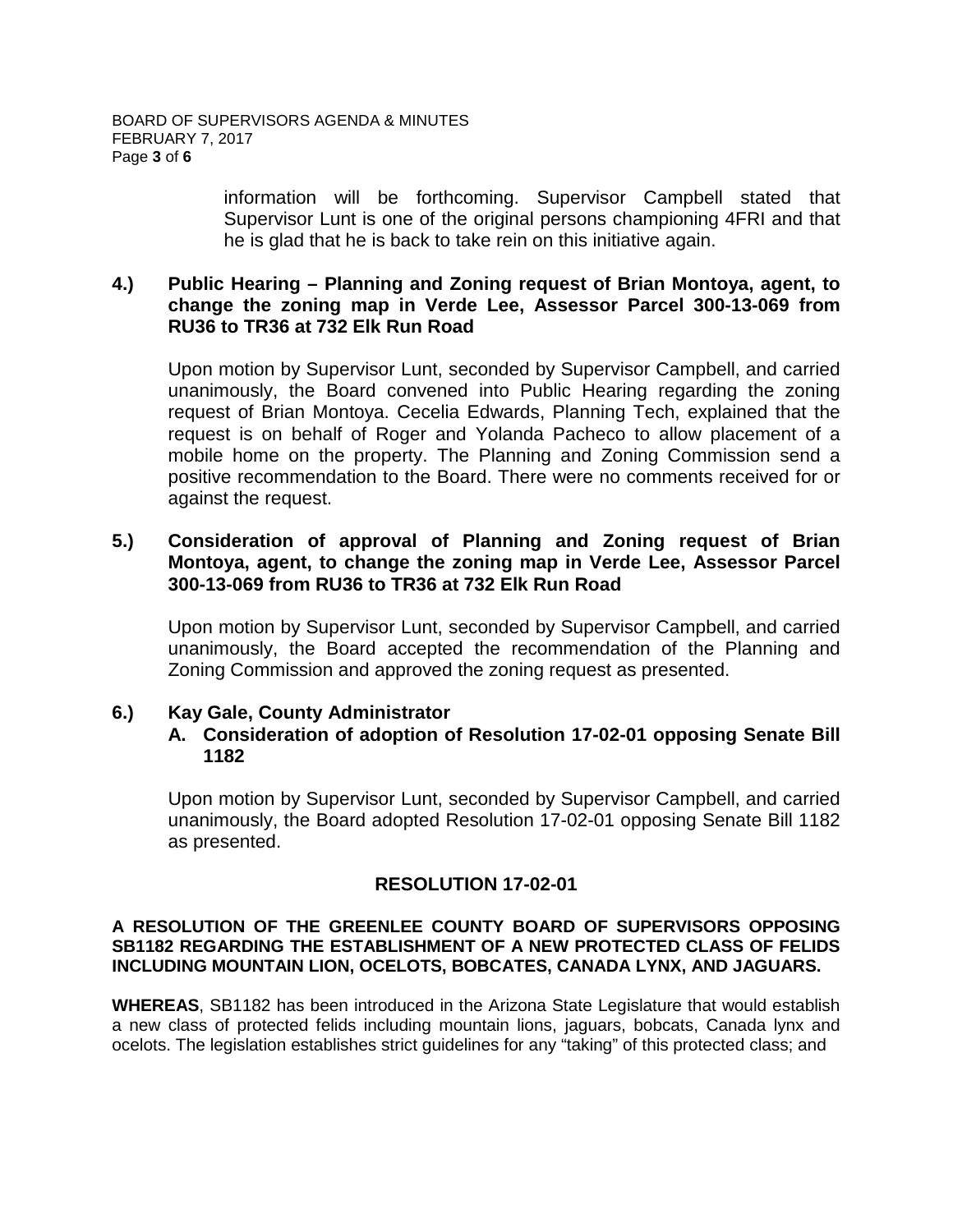#### BOARD OF SUPERVISORS AGENDA & MINUTES FEBRUARY 7, 2017 Page **4** of **6**

**WHEREAS**, under current law, jaguars already are a protected class within the federal Endangered Species Act and, therefore, should not need an additional layer of protection through state law; and

**WHEREAS**, under current law, the Arizona State Game and Fish Department have the authority and duty to manage wildlife within the state of Arizona and have a program in place to regulate these species; and

**WHEREAS**, the proposed legislation enacts strict and burdensome guidelines for the taking of the felids in particular those that cause the depredation of livestock. These guidelines will cause additional delay and harm to an industry that is already stressed both environmentally and socio-economically; and

**WHEREAS**, there has been no significant data to prove that these felids need a state protection beyond the controls that the Arizona State Game and Fish Department have in place at this time.

**THEREFORE, BE IT RESOLVED**, that the Greenlee County Board of Supervisors strongly oppose the passage of SB1182 and recommend that the sponsor of this legislation work with the Arizona Game and Fish Department and the impacted industries to resolve any issues regarding this class of felids.

# **PASSED AND ADOPTED THIS 7TH DAY OF FEBRUARY, 2017.**

/s/ Ron S. Campbell, Vice-Chairman Greenlee County Board of Supervisors

ATTEST: /s/ Yvonne Pearson, Clerk of the Board

### **B. County and State budget and legislative issues**

Ms. Gale reviewed the following:

- Supervisor Lunt and Ms. Gale attended a meeting regarding the Mexican Wolf where executive directors of the U.S. Fish & Wildlife, Bureau of Land Management, Arizona Game & Fish, Greenlee County, Eastern Counties Organization director and San Carlos Apache Tribe were present. Discussion took place regarding pending litigation and proposals of initial releases and translocation plans. The revision of the Memorandum of Understanding is causing concerns and will be brought to the Board for consideration in the future.
- Greenlee County has received a notice on the Campbell/Blue Bridge wanting the County to address all other bridges as well.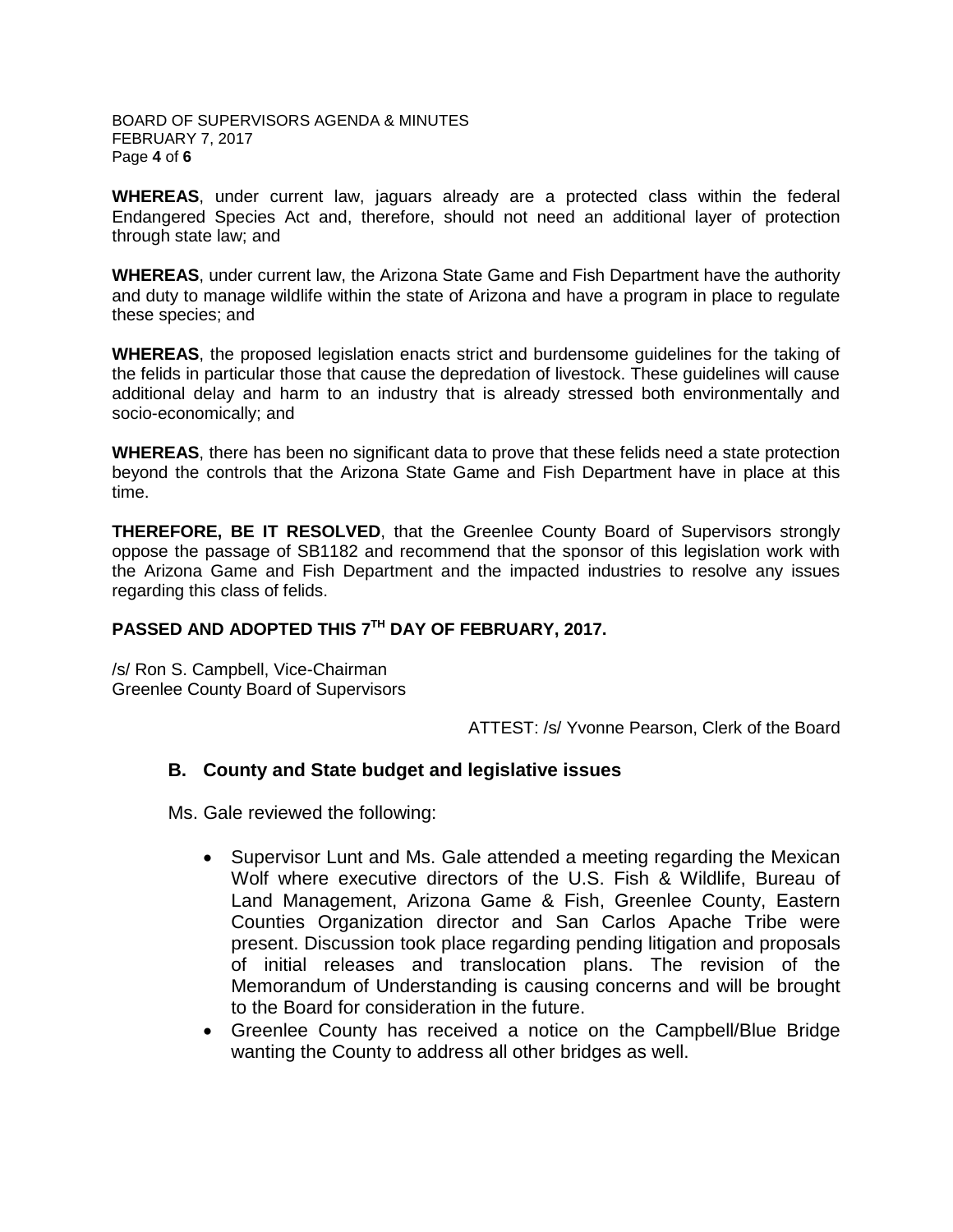- The County Supervisors Association Legislative Policy Committee met and reviewed the several bills that are being considered by the Legislature.
- House Bill 2143 requiring counties to bid out county road maintenance and emergency road repairs was pulled out by the legislature after pressure from counties regarding the burden and cost of the requirements if this passed.

# **C. Calendar of Events**

The Calendar of Events was reviewed

# **7.) Consent Agenda**

- **A. Clerk of the Board: Consideration of approval of minutes to previous meeting – 01/17/2017**
- **B. Clerk of the Board: Consideration of approval of expense warrants in excess of \$1,000.00 – Voucher 1053; 1055**
- **C. Chief Finance Officer: Consideration of approval of general fund loans in the amount of \$9,805.06 to be reimbursed upon receipt of funds – Fund 159 - \$71.54; Fund 243 - \$9,733.52**
- **D. County Sheriff: Consideration of approval of Employee Transaction Forms – B. Brimhall, Deputy; T. Montoya, Deputy; J. Patrick, Dispatcher; D. Rodriguez, Dispatch Sergeant**
- **E. Elections Director: Consideration of appointment of Republican Precinct Committeemen: Ben Menges, Precinct 7, York/Sheldon; Suzanne Menges, Precinct 7, York/Sheldon; Crystal Noland, Precinct 5, Morenci; Becky Nutt, Precint 4, Clifton 2; Barry Speck, Precinct 5, Morenci; Elizabeth Speck, Precinct 5, Morenci**
- **F. Superior Court Judge: Consideration of approval of Contract for Provision of Indigent Defense for Attorney Elizabeth M. Hale**
- **G. Superior Court Judge: Consideration of approval of Contract for Provision of Indigent Defense for Attorney Ivan Abrams**
- **H. County Sheriff: Consideration of approval of application for Stonegarden Grant funding for overtime and equipment purchases in the amount of \$24,373.50**
- **I. County Attorney: Consideration of approval of removal of damaged confiscated vehicles by Waters Towing at no cost to the County with Waters Towing taking ownership of those vehicles**

Upon motion by Supervisor Lunt, seconded by Supervisor Campbell, and carried unanimously, the Board approved the Consent Agenda as presented.

## **8.) Supervisor Reports**